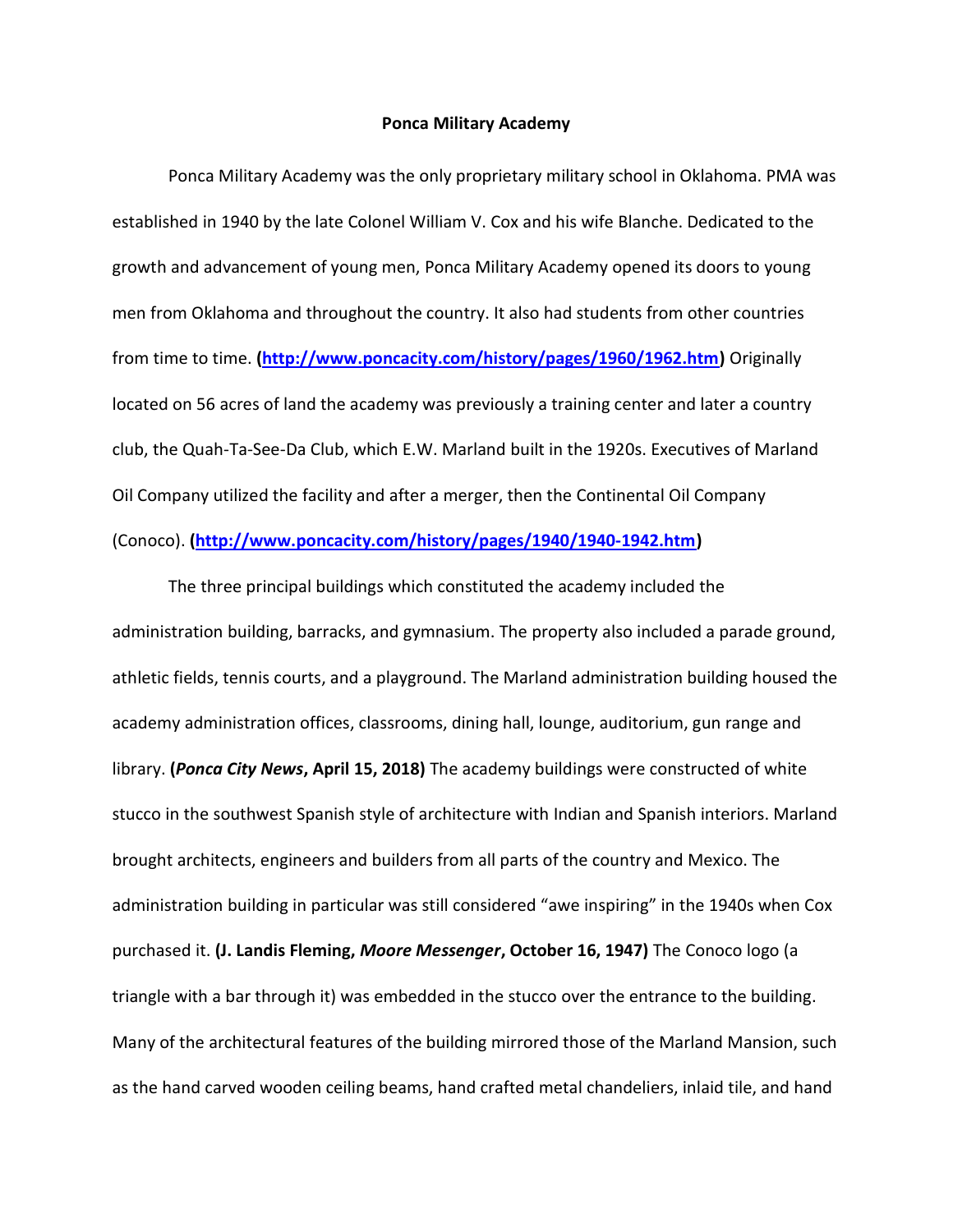carved balustrades. It is likely both buildings shared many of the same artisans, since both were constructed during the same time period. (David Burr, "The School an Idea Built", The Sooner Magazine of the University of Oklahoma, Norman, October, 1952)

Starting in 1940 with eighteen students, the school eventually became fully accredited. In the beginning it was financially touch and go until enrollment reached a critical mass. However, financial assistance came from a surprising source. After World War II broke out, British flyers were being trained at the Ponca City airport. They needed room and board. PMA stepped in and that contract lifted the school out of the red. (Ibid.)

PMA was one of only two military academies in the state, the other being Oklahoma Military Academy in Claremore. Unlike OMA which was state supported, PMA was a proprietary school owned and operated by Colonel Cox and his wife. The unpopularity of the Vietnam War caused many military academies around the nation to lose their appeal. In the late 1960s enrollment began to dwindle at PMA. After 34 years the decision was made to close the academy in 1974. Approximately 4,000 young men attended PMA during its operation.

## (Ardmore Daily Ardmoreite, May 24, 1974)

William Cox was born and raised in Alfalfa County. He graduated from the University of Oklahoma in 1921 where he was a letterman and a member of Sigma Nu fraternity. From there he held several teaching and coaching positions at Carmen and Henryetta in Oklahoma and then at Wentworth Military Academy (MO) and Missouri Military Academy. He used that experience to return to Oklahoma and establish his own academy in Ponca City. There he located a property that exactly met his needs. (David Burr, "The School an Idea Built", The Sooner Magazine of the University of Oklahoma, Norman, October, 1952)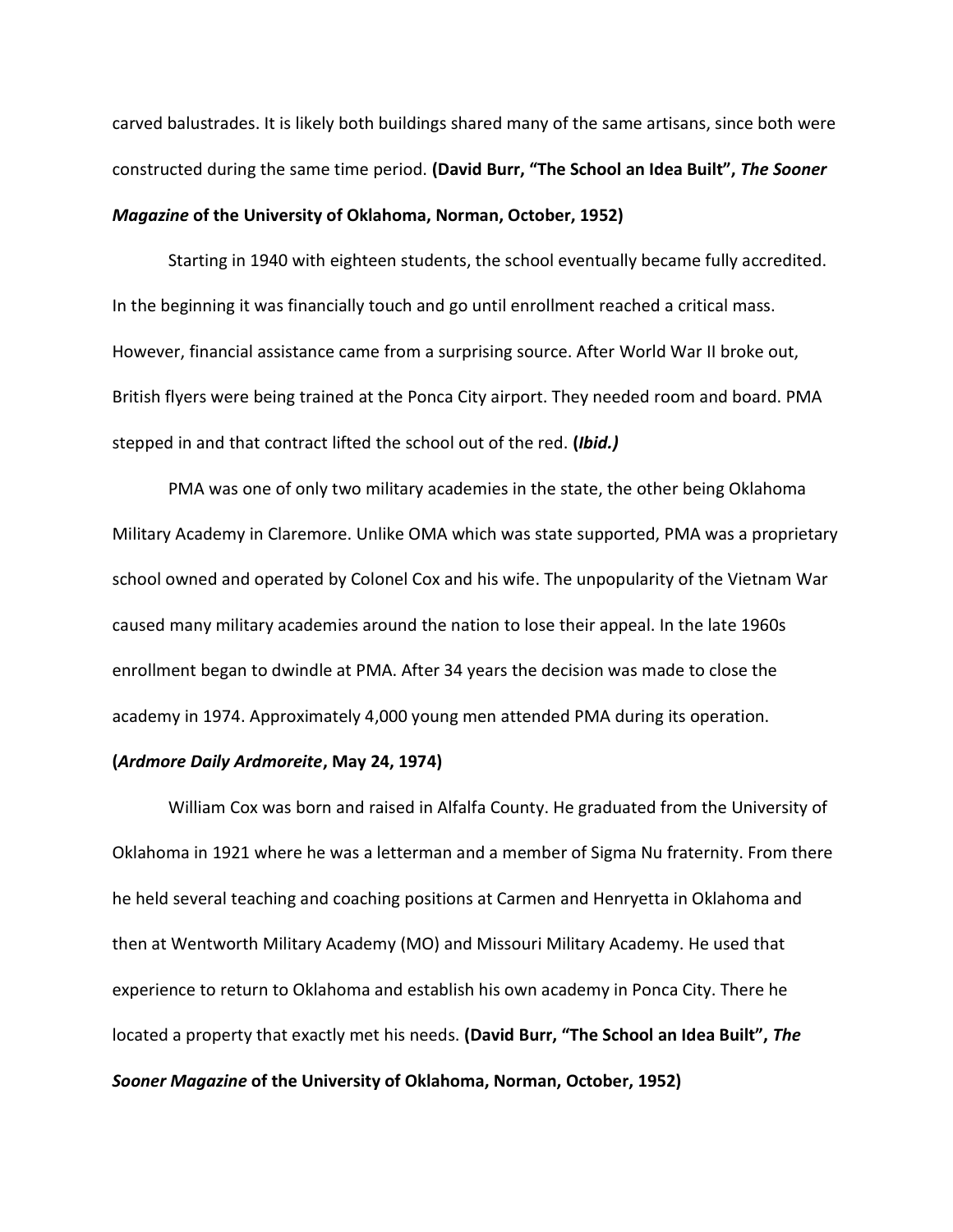PMA was a business and made a significant contribution to the economy of Ponca City. At its height it had approximately 14 full time faculty plus other staff. The academy accommodated as many as 150 students, third grade through high school. Many community vendors were required to support the facility. The families of students also filled up hotel rooms for school functions and athletic events. Academy cadets had town privileges two or three afternoons a week spending money at many local retail outlets. (The P.M.A. Chatter, Reunion Edition, 1983)

The Ponca Military Academy Memorial Park was established in 1988. The sculpture "Serve with Pride" which stands at the former entrance of the Ponca Military Academy property was dedicated in 2008. Miniature replicas to scale of the three academy buildings are also located in the park. A long narrative about the park accompanied by several pictures is located on the internet. (https://www.legion.org/memorials/240398/ponca-city-oklahomaponca-military-academy-pma-memorial-park)

Ponca Military Academy has long been intertwined with the legacy of E.W. Marland. Accordingly, a PMA Museum opened about ten years ago and is housed in the Oil Museum building on the grounds of the Marland Mansion Estate in Ponca City. Many items of PMA memorabilia are preserved there including yearbooks, uniforms, videos and architectural items taken form the administration building before it was razed in 1983.

## Bibliography

Ada Sunday News, June 18, 1972. Ardmore Daily Ardmoreite, May 24, 1974.